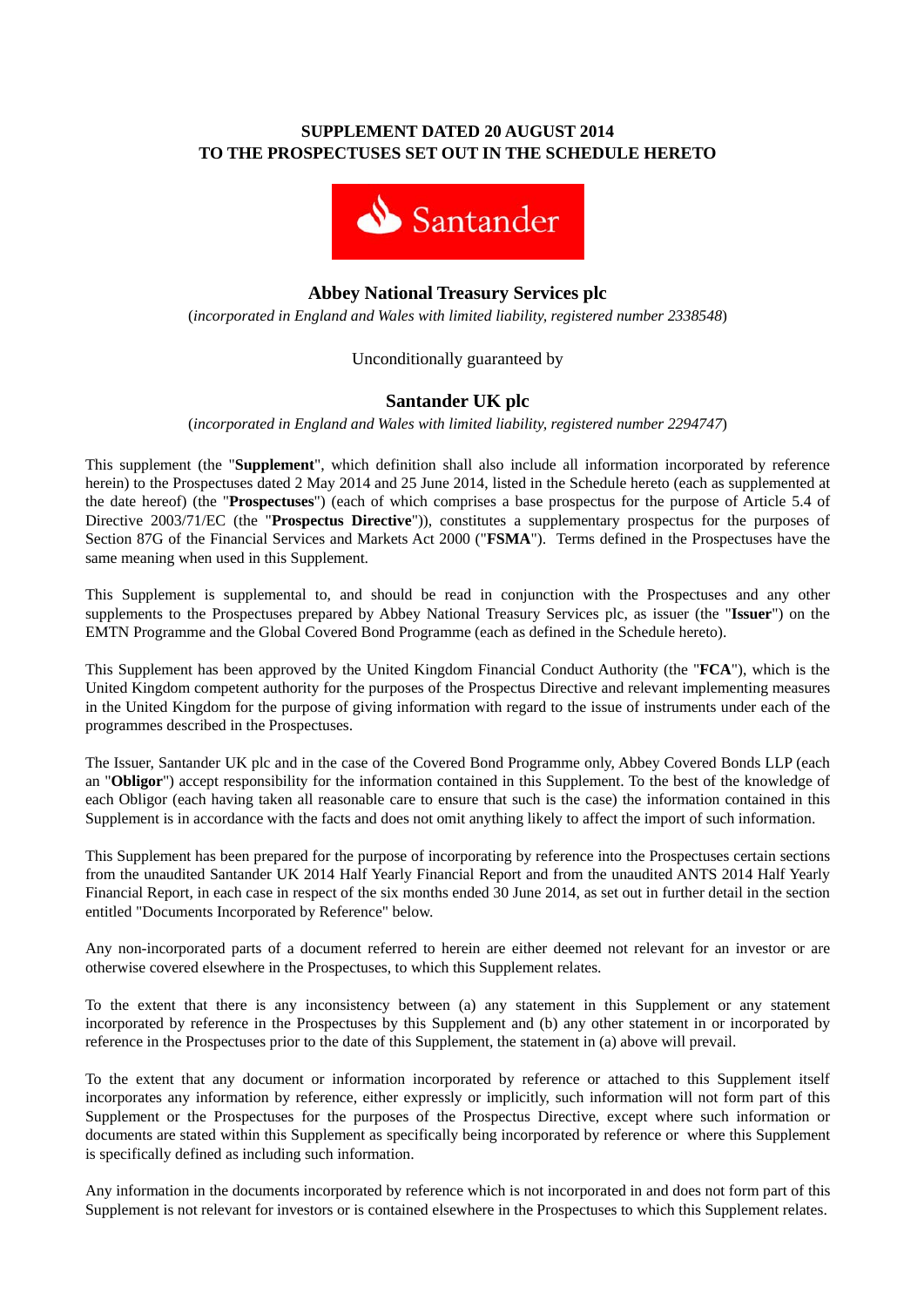Save as disclosed in this Supplement and the Prospectuses, no significant new factor, material mistake or inaccuracy relating to information included in the Prospectuses has arisen or been noted, as the case may be, since the publication of the Prospectuses.

In circumstances where Sections  $87Q(4) - (6)$  of the FSMA apply, investors who have agreed to purchase or subscribe for securities before this Supplement is published have the right, exercisable before the end of the period of two working days beginning with the working day after the date on which this Supplement was published, to withdraw their acceptances by sending a written notice of withdrawal (which must include the full name and address of the person or entity wishing to exercise such statutory withdrawal right and identify the transferable securities to which that statutory withdrawal right relates) by electronic mail to wholesalemarketslegal@santandergbm.com.

### **DOCUMENTS INCORPORATED BY REFERENCE**

#### **1. Santander UK plc**

On 14 August 2014, Santander UK plc published its unaudited half yearly financial report for the six months ended 30 June 2014 (the "**Santander UK 2014 Half Yearly Financial Report**") which contained the following information to be incorporated in, and form part of, the Prospectuses:

- (a) the Risk Management Report appearing on pages 36 to 82 (inclusive), with the exception of any section which is marked as unreviewed; and
- (b) the unaudited condensed consolidated interim financial statements (including the Independent Review Report to Santander UK plc) appearing on pages 84 to 118 (inclusive) with the exception of any section which is marked as unreviewed.

such information within the Santander UK 2014 Half Yearly Financial Report, the "**Santander UK Incorporated Information**".

#### **2. Abbey National Treasury Services plc**

On 15 August 2014, Abbey National Treasury Services plc published its unaudited half yearly financial report for the six months ended 30 June 2014 (the "**ANTS 2014 Half Yearly Financial Report**") which contained the following information to be incorporated in, and form part of, the Prospectuses:

- (a) the Risk Management Report appearing on pages 14 to 38 (inclusive) with the exception of any section marked as unreviewed; and
- (b) the unaudited condensed consolidated interim financial statements (including the Independent Review Report to Abbey National Treasury Services plc) appearing on pages 40 to 65 (inclusive).

such information within the ANTS 2014 Half Yearly Financial Report, the "**ANTS Incorporated Information**".

#### **GENERAL**

Copies of the unaudited Santander UK 2014 Half Yearly Financial Report and the unaudited ANTS 2014 Half Yearly Financial Report have been submitted to the National Storage Mechanism (available for viewing at: www.hemscott.com/nsm.do) and, by virtue of this Supplement, the Santander UK Incorporated Information and ANTS Incorporated Information is incorporated in, and forms part of, the Prospectuses.

The relevant sections of the Santander UK 2014 Half Yearly Financial Report are available at:

http://www.santander.co.uk/csdlvlr/ContentServer?c=SANDocument\_C&pagename=WCSUKPublicaLte%2FSANDoc ument\_C%2FSANDocumentPreview&cid=1324576039099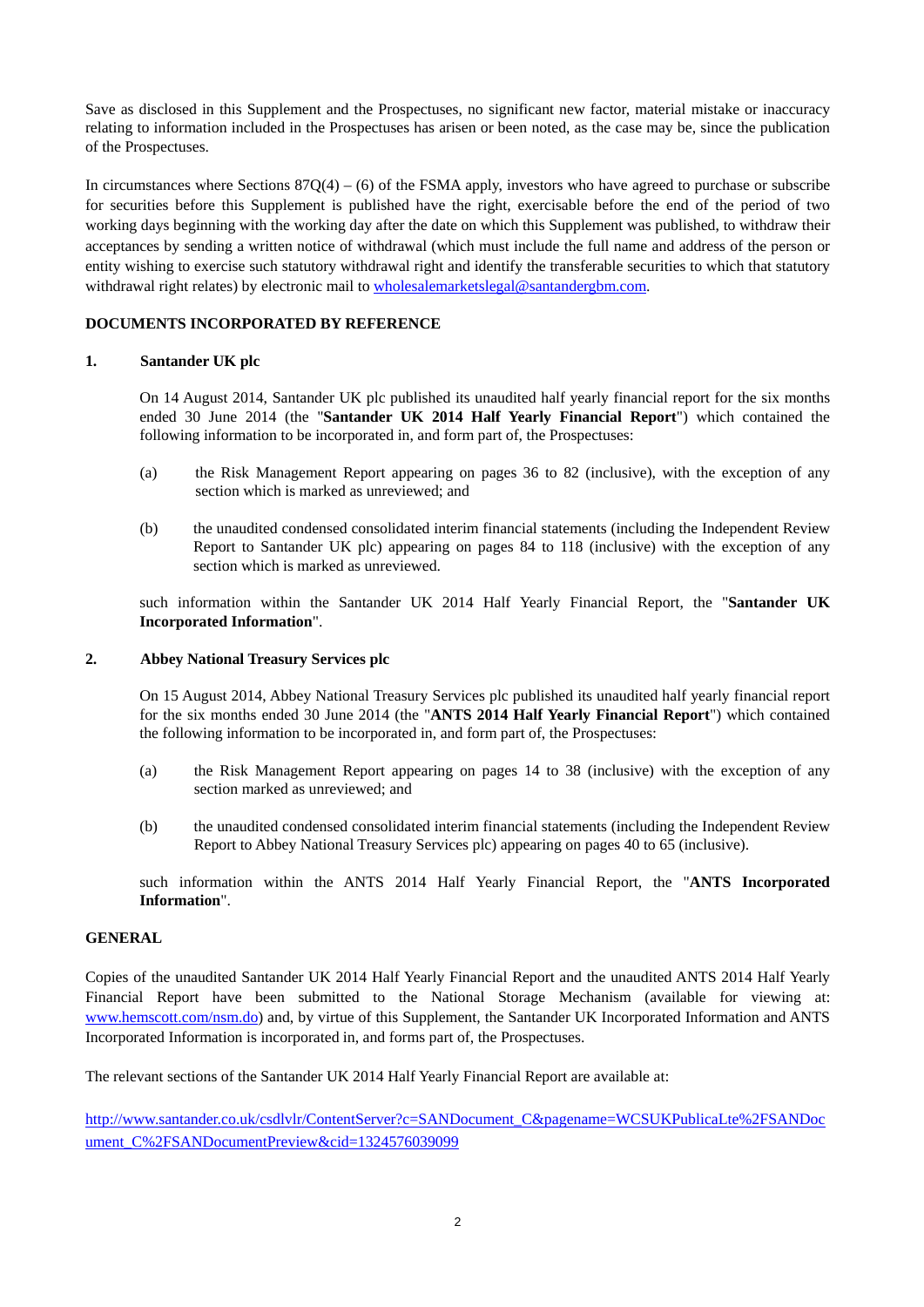The relevant sections of the ANTS 2014 Half Yearly Financial Report are available at:

http://www.santander.co.uk/csdlvlr/ContentServer?c=SANDocument\_C&pagename=WCSUKPublicaLte%2FSANDoc ument\_C%2FSANDocumentPreview&cid=1324576095407

This Supplement will be published on the website of the London Stock Exchange at the following link: http://www.londonstockexchange.com/exchange/news/market-news/market-news-home.html.